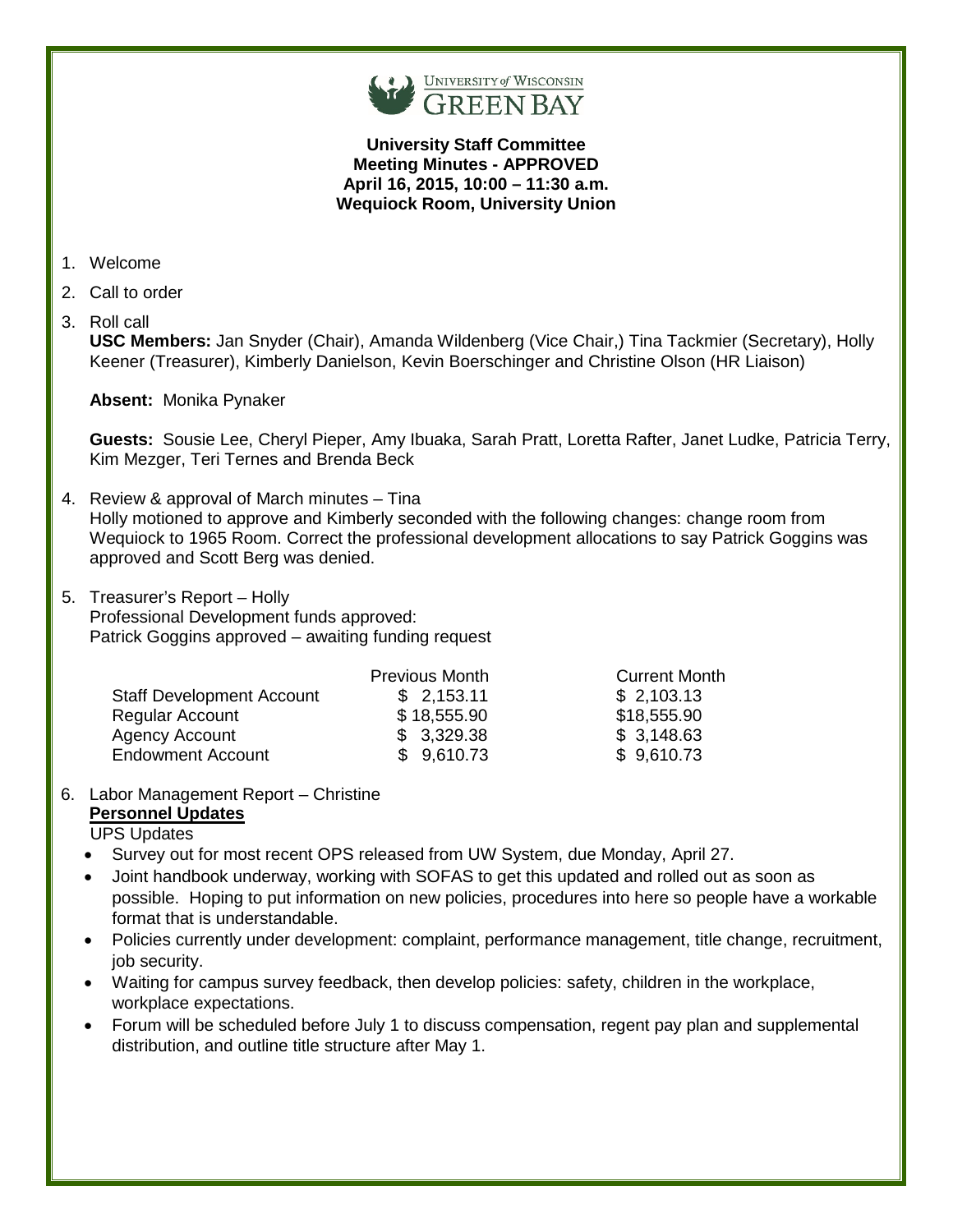#### **New Employees**

• **Police Officer (100%)** in Public Safety. Incumbent: Tony Decker. Tony Decker reinstated – started 3/23/15

# **Positions Being Recruited**

• **University Services Associate 2 (100%)** in Admissions. Incumbent: Pamela Bramschreiber

# **Positions on Hold**

• **Electronic Technician Media Intermediate (100%)** in Academic Technology Services. Incumbent: Ron Kottnitz.

# **Positions Cancelled**

- **University Services Associate 2 (75%)** in the Office of Grants and Research. Incumbent: Charmaine Robaidek
- **Office Operations Associate (50%)** in Purchasing. Incumbent: NEW position
- **Library Services Associate-Advanced (100%)** in Cofrin Library. Incumbent: Leah Liebergen

**Administrative support; Judi Pietsch coordinating efforts. Ongoing discussions on coordination of administrative support and how we can work together to share workload. Provide any input and feedback to Judi as soon as you have it.**

May 11-15 is State Employee Appreciation Week which includes the Campus Cookout, Free popcorn and Phoenix Friday. A committee for planning additional events will be formed and ideas can be sent to Melissa Nash.

HR is revamping and redesigning their website and will ask for feedback.

A question was posed from an employee regarding representation because we no longer have unions. If an employee wants representation, the Personnel committee could "maybe" fill that role. An employee can have anyone with them. After July 1, the Personnel Committee will hear grievance cases and then can't be ask to be a rep.

## 6. USC governance committee reports/updates (as available)

- A. Election Committee Preference survey underwent final revisions and will be sent out April 27.
- B. Personnel Committee Meeting April 23 with Academic Staff Personnel Committee to work on survey questions for the joint forums that were held.
- C. Professional Development Committee Conference committee meets every other week. November 6 – Work+Home=Balance is the theme. 2015 University Staff social was held. 11 new people from the 2013 social with included 3 new employees. It will be repeated in the future.
- 7. Campus shared governance committee reports/updates (as available)
	- A. Awards & Recognition Committee Finalists have been picked and May 1 is the deadline for the nominators to submit additional info. Winners will be picked May 18<sup>th</sup> and announced at August Convocation.
	- B. Committee on Legislative Affairs
	- C. Committee on Workload & Compensation
	- D. Library & Instructional Technology Committee